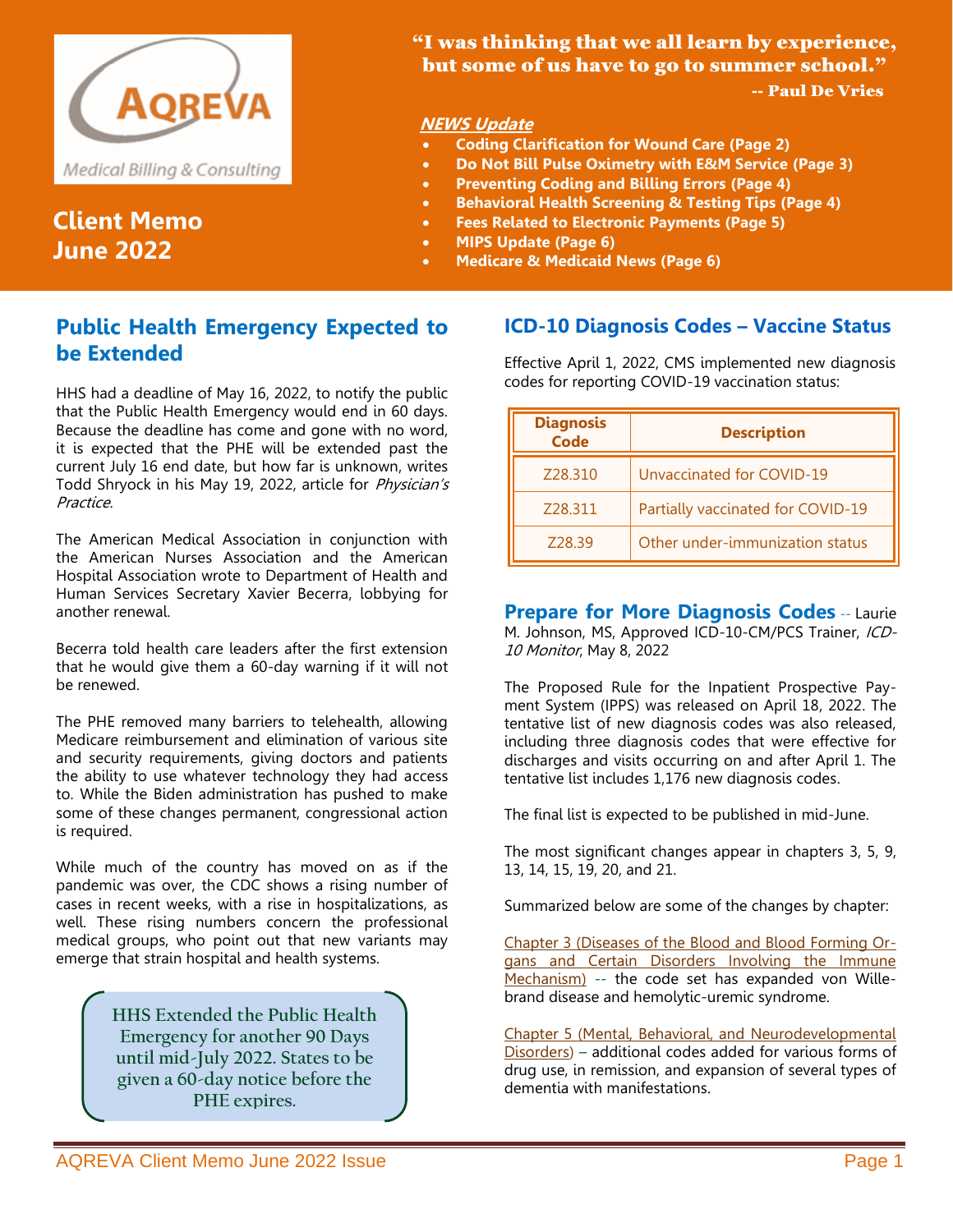Chapter 9 (Diseases of the Circulatory System) -- codes regarding aortic aneurysms added, as well as additions including refractory angina and changes to ventricular tachycardia.

Chapter 13 (Diseases of the Musculoskeletal System and Connective Tissue) -- codes for acute, chronic, or acuteon-chronic slipped femoral epiphysis added.

| <b>Chapter</b>           | <b>Letters</b> | <b>Mnemonics</b>                  | # New<br><b>Codes</b> |
|--------------------------|----------------|-----------------------------------|-----------------------|
| 1                        | $A-B$          | <b>Advancing Bugs</b>             | 2                     |
| $\overline{2}$           | C-D49          | Cancer/Death                      | 0                     |
| $\overline{3}$           | D50-D89        | <b>Dracula</b>                    | 20                    |
| $\overline{\mathcal{A}}$ |                | <b>Endocrine</b>                  | 11                    |
| $\overline{5}$           |                | Freud                             | 83                    |
| 6                        | G              | "Gittery"                         | 14                    |
| 7                        | <b>H-H59</b>   | <b>Hyphema</b>                    | 0                     |
| 8                        | H60-H95        | <b>Hearing</b>                    | $\Omega$              |
| $\overline{9}$           |                | <b>Infarction</b>                 | 43                    |
| 10                       | J              | <b>Just Gasping</b>               |                       |
| 11                       | Κ              | Knot in Stomach                   | 1                     |
| 12                       | L              | Lipoma                            | 0                     |
| 13                       | M              | <b>Musculoskeletal</b>            | 35                    |
| 14                       | Ν              | <b>Nocturia</b>                   | 139                   |
| 15                       | റ              | <b>Obstetrics</b>                 | 175                   |
| 16                       | P              | Perinatal                         | 10                    |
| 17                       | Q              | Quirky                            | 16                    |
| 18                       | R              | <b>Relative Symptoms</b>          | $\Omega$              |
| 19                       | $S-T$          | <b>Simply Traumatic</b>           | 101                   |
| 20                       | V, W, X, Y     | Vehicles, Woops,<br>eXposure, whY | 477                   |
| 21                       | Ζ              | <b>Zero Problems</b>              | 48                    |
| 22                       | Ū              | <b>Unusual</b>                    | 0                     |

Chapter 14 (Diseases of the Genitourinary System) - changes include expanding the sites of endometriosis.

Chapter 15 (Pregnancy, Childbirth, and Puerperium) – codes added for central nervous system malformations, chromosomal abnormalities, and facial, cardiac, gastrointestinal, genitourinary, and extremity anomalies.

Chapter 19 (Injury, Poisoning, and Certain Other Consequences of External Cause) – codes expanded for several types of brain injuries and codes added for poisoning by methamphetamines.

Chapter 20 (External Causes of Morbidity) -- includes the electric bicycle (driver and passenger) and caught, crushed, or pinched between moving and stationary objects. This chapter has also expanded on accidents of the motorcycle driver and passengers.

Chapter 21 (Factors Influencing Healthcare Status and Contact with Health Services) – codes expanded for noncompliance, to include patients and caregivers.

Chapter 17 (Congenital Malformations, Deformations, and Chromosomal Abnormalities), -- code for PTEN Hamartoma Tumor Syndrome, appears in the tentative list as Q85.81.

# **Coding Clarification for Wound Care**

Many family physicians provide wound care for their nursing facility patients. Coding and billing correctly for such wound care is important to assure appropriate payment and avoid potential allegations of fraud or abuse.

One of the challenges in this regard is understanding when to report chemical cauterization of granulation tissue versus debridement, especially as it pertains to Medicare patients.

#### **Coding Chemical Cauterization of Granulation Tissue**

According to Medicare claims data, CPT code **17250** for chemical cauterization of granulation tissue (i.e., proud flesh) is a service increasingly reported by family physicians in the nursing facility setting.

CPT code 17250 is specific to the application of chemicals such as silver nitrate to excessive healing tissue known as proud flesh or granulation tissue and may include the removal of loose granulation tissue and subsequent hemostasis.

As noted in the parentheticals below the CPT code, 17250 is NOT intended to be reported in the following situations:

- With removal or excision codes for the same lesion,
- When chemical cauterization is used to achieve wound hemostasis,
- In conjunction with active wound care management codes 97597, 97598, or 97602 for the same lesion.

**Coding for debridement --** Codes 97597, 97598, and 97602 describe a more extensive service than described by code 17250, as follows:

**97597** Debridement (e.g., high-pressure waterjet with or without suction, sharp selective debridement with scissors, scalpel, and forceps), open wound (e.g., devitalized epidermis and/or dermis, exudate, debris), including topical application(s), wound assessment, use of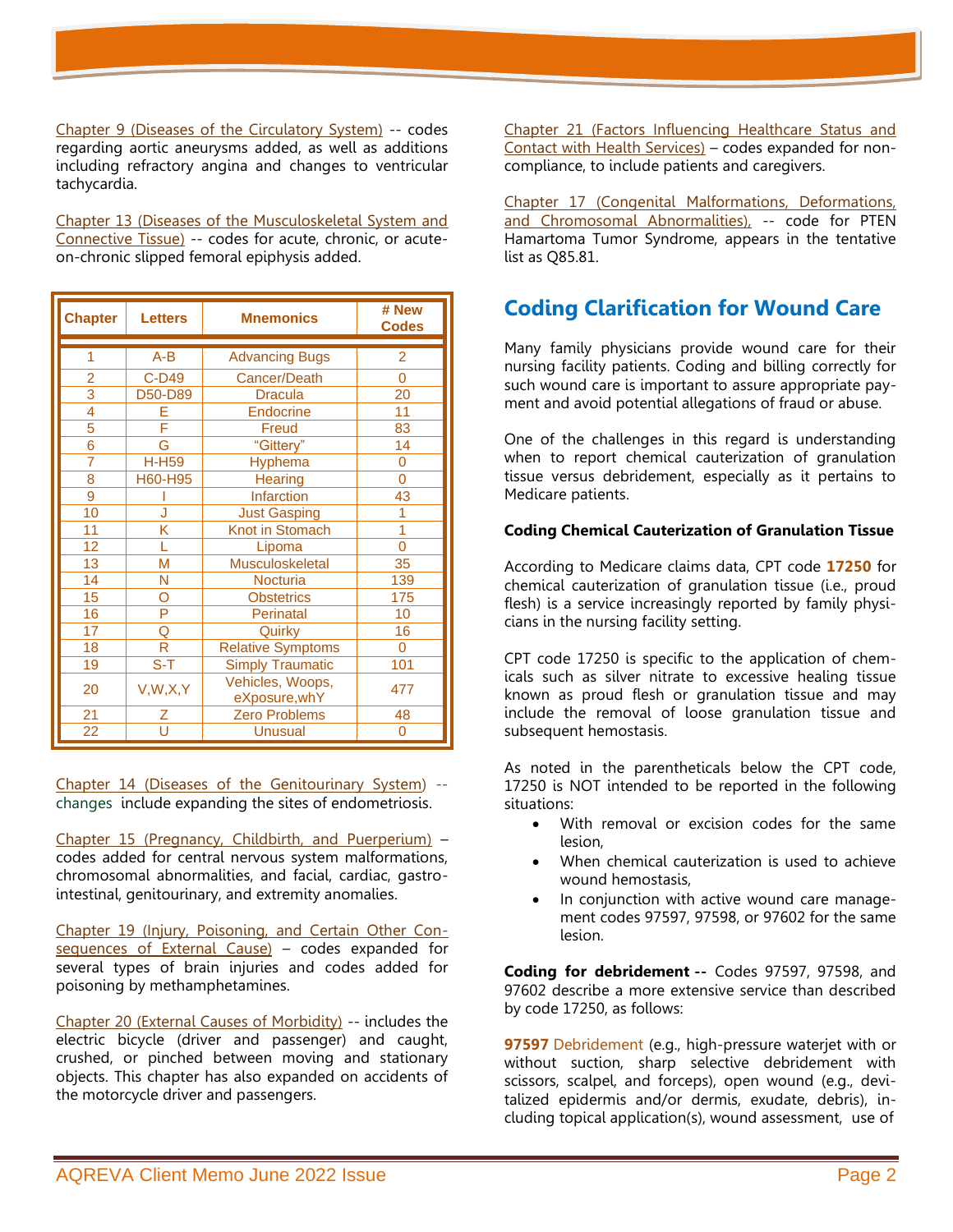a whirlpool, when performed and instruction(s) for ongoing care, per session, total wound(s) surface area; first 20 sq cm or less

**97598** each additional 20 sq cm, or part thereof (list separately in addition to code for primary procedure)

Active wound care procedures are performed to remove devitalized and/or necrotic tissue and promote healing.

- o 97597 involves cleansing the wound thoroughly with copious irrigation, then removing proteinaceous slough, fibrin, and debris covering the wound bed with curette, scalpel, and forceps or scissors until healthy tissue is visualized.
- o 97598 involves the same service done over an additional surface area.
- o Chemical cauterization (code 17250) to achieve wound hemostasis is included in these procedures and should not be reported separately for the same lesion.

**97602** Removal of devitalized tissue from wound(s), non-selective debridement, without anesthesia (e.g., wet-to-moist dressings, enzymatic, abrasion, larval therapy), including topical application(s), wound assessment, and instruction(s) for ongoing care, per session.

#### **Medicare Payment for Wound Care Services**

Correctly coding wound care services in the nursing facility setting is important, given the different ways Medicare pays for such services. Medicare beneficiaries can either be in a Part A covered skilled nursing facility (SNF) stay, which includes medical services as well as room and board, or they can be in a Part B non-covered SNF stay in which Part A benefits are exhausted but certain medical services are still covered, although room and board are not.

Under the Balanced Budget Act of 1997, Congress mandated that payment for most services provided to beneficiaries in a Medicare covered Part A SNF stay be included in a bundled prospective payment to the SNF.

The SNF is required to bill these bundled services in a consolidated bill to the Part A Medicare administrative contractor. The bundled services cannot be billed separately.

There are a limited number of services specifically excluded from consolidated billing and, therefore, separately payable. Currently, CPT code 17250 is among those excluded from the consolidated billing rule and, therefore, separately reportable.

In contrast, CPT codes 97597 and 97598 are subject to the SNF consolidation billing. Reporting 17250 rather than 97597/97598 to avoid consolidated billing would be inappropriate.

When reporting services, clinicians should use the code that accurately identifies the service performed, per CPT guidelines. It is not appropriate to select a code that approximates the service or to report a code solely for reimbursement purposes. Further, CPT code selection should always be supported by the clinical documentation in the medical record.

— posted May 11, 2022, by Kent Moore, AAFP, and Emily Hill, PA-C, president of Hill & Associates, a Wilmington, N.C., consulting firm, for Getting Paid, FPM Journal Blog.

# **Do Not Bill Pulse Oximetry with E&M Services**

Billing a pulse oximetry is not allowed with any other service(s) performed on the same day. Pulse oximeters are considered incidental to office visits or procedures and separate reimbursement is not provided for incidental procedures.

Pulse oximetry represents a fundamental component of the assessment services provided to a patient during a procedure and therefore is not separately reimbursable.

Health plans that have adopted this payment policy will deny pulse oximetry when billed with an evaluation and management service when billed on the same date by the same provider.

Per CMS NCCI Policy Manual (2022), many procedures require cardiopulmonary monitoring either by the physician performing the procedure or an anesthesia practitioner. Since these services are integral to the procedure, they are not separately reportable (page I-11).

CMS assigns CPT codes 94760 and 94761 to a status indicator of "T." Status T procedures are only paid if there are no other services paid under the physician's fee schedule billed on the same date by the same provider.

| <b>CPT</b> | <b>Descriptor</b>                                                                                              |
|------------|----------------------------------------------------------------------------------------------------------------|
| 94760      | Noninvasive ear or pulse oximetry for oxygen<br>saturation; single determination                               |
| 94761      | Noninvasive ear or pulse oximetry for oxygen<br>saturation; multiple determinations (e.g.,<br>during exercise) |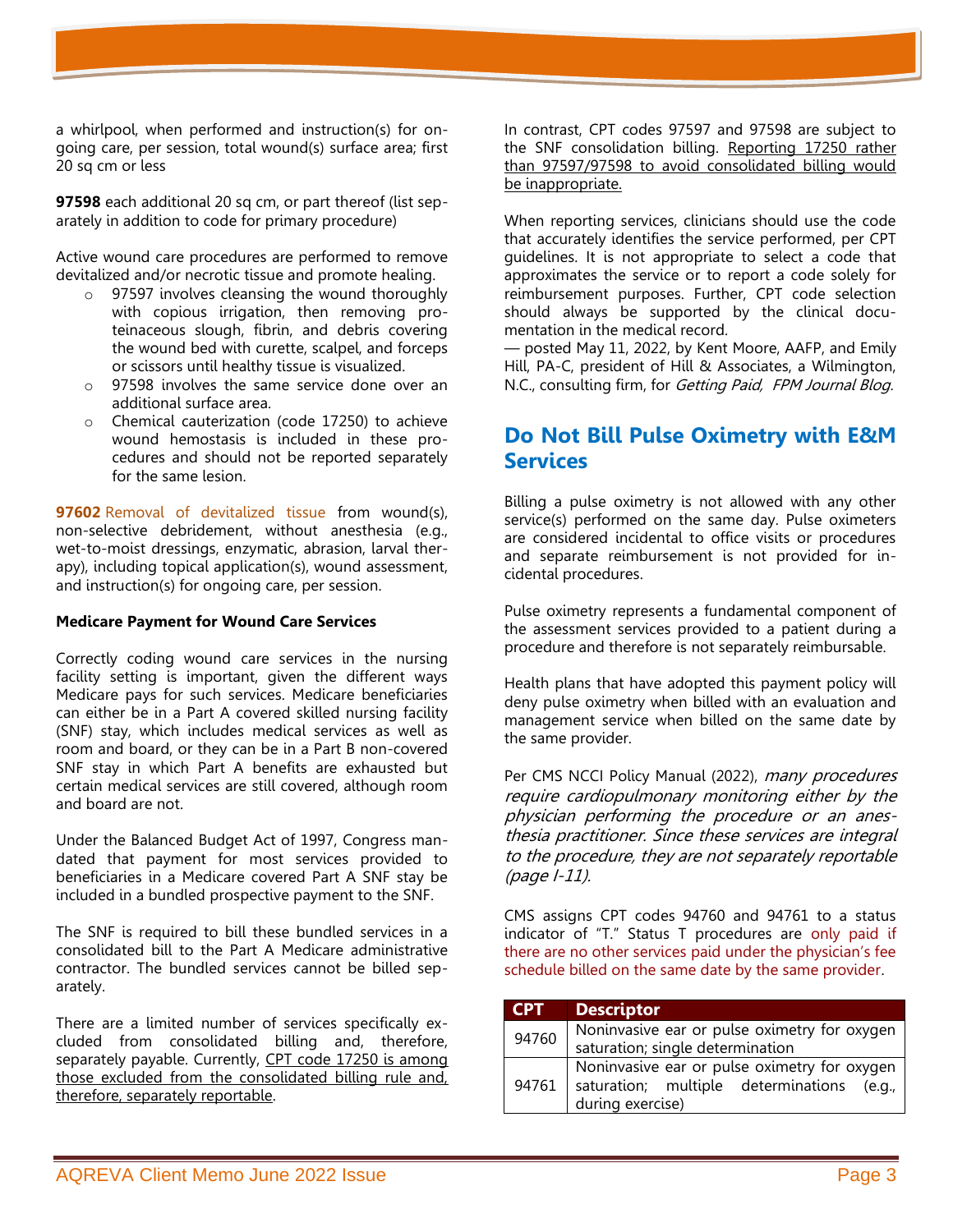### **Preventing Coding and Billing Errors**

For primary care practices, earning enough revenue to meet overhead expenses and provide quality care has always been a challenge. But practices often make the challenge even greater through sloppy coding and billing, leading to delayed or incorrect reimbursements from payers, states longtime coding consultant Nancy Enos, FACMPE,CPC, CPMA, in her May 2022 article for Medical Economics.

Fortunately, there are steps doctors and practice administrators can take to ensure they receive all they are owed in a timely fashion. But it requires forethought, training, and commitment from everyone in the practice, Ms. Enos adds.

#### **Solutions & Takeaways**

- $\frac{1}{\sqrt{2}}$  Front office staff can help minimize claim denials by verifying patient insurance coverage and eligibility before the appointment.
- $\downarrow$  Clinician notes should be as detailed and specific as possible to obtain the correct billing code(s).
- $\ddotplus$  Billing and coding errors should be corrected immediately with feedback provided to the source of the error.
- $\downarrow$  Practices should conduct periodic internal audits of their billing and coding and share the results with clinicians and staff members.
- $\downarrow$  Don't treat internal audits as an onerous task but rather as a method of self-protection and a tool to prevent under-coding

Common front office-related reasons for denials include the following:

- Lack of coordination of patient benefits;
- Expired insurance coverage;
- Expenses not covered by a patient's insurance;
- Expenses incurred prior to the patient's coverage date;
- Lack of required precertification/authorization for an expense.

The front office is where the revenue cycle begins. This means staff members need to verify eligibility up front, so patients know their financial responsibilities and agree to meet them.

Clinicians can minimize claim denials by making sure their notes are concise, detailed, and specific**. Diagnoses lacking specificity is one of the biggest reasons for denials.** Putting in the clinical details such as the problem's severity and whether it's chronic or acute will get you to the most specific diagnosis code and get your claim paid faster.

Other problems frequently seen in clinical notes include:

- The date of service doesn't meet frequency limits.
- Time spent with the patient for time-based services is not documented.
- The note is not signed.
- The billing provider's and service provider's names don't match.
- The note doesn't support the CPT codes reported for it.

# **[Behavioral Health: To Screen or not](https://icd10monitor.com/behavioral-health-to-screen-or-not-to-screen-2/)  [To Screen?](https://icd10monitor.com/behavioral-health-to-screen-or-not-to-screen-2/)**

Behavioral health screenings aim to detect mental health symptoms in many seemingly healthy people. The goal is to apply these screening methods uniformly to patients with potentially undiagnosed mental health problems, writes Christine Hall in her May 23, 2022, article for ICD 10 Monitor.

**CPT® code 96127 --** Brief emotional/behavioral evaluation (e.g., depression inventory, attention-deficit/hyperactivity disorder scale), with scoring and documentation, following standardized instrument) is the code to use when indications or symptoms prompt a provider to supply a patient with a brief emotional/ behavioral assessment. The standard screening tool is the Patient Health Questionnaire-9 (PHQ-9).

Payer guidance varies from payer to payer, especially reporting depression screenings. For example, some payers recommend postpartum depression screenings should be reported with code 96127 while others recommend reporting codes **96160** or **9616**1 (see table).

Most commercial payers may process their behavioral health claims separately by utilizing a third-party payer. The claim should be processed by the physical medicine side if the mental health tests were utilized to assess whether the patient's mental health was influencing his or her physical health.

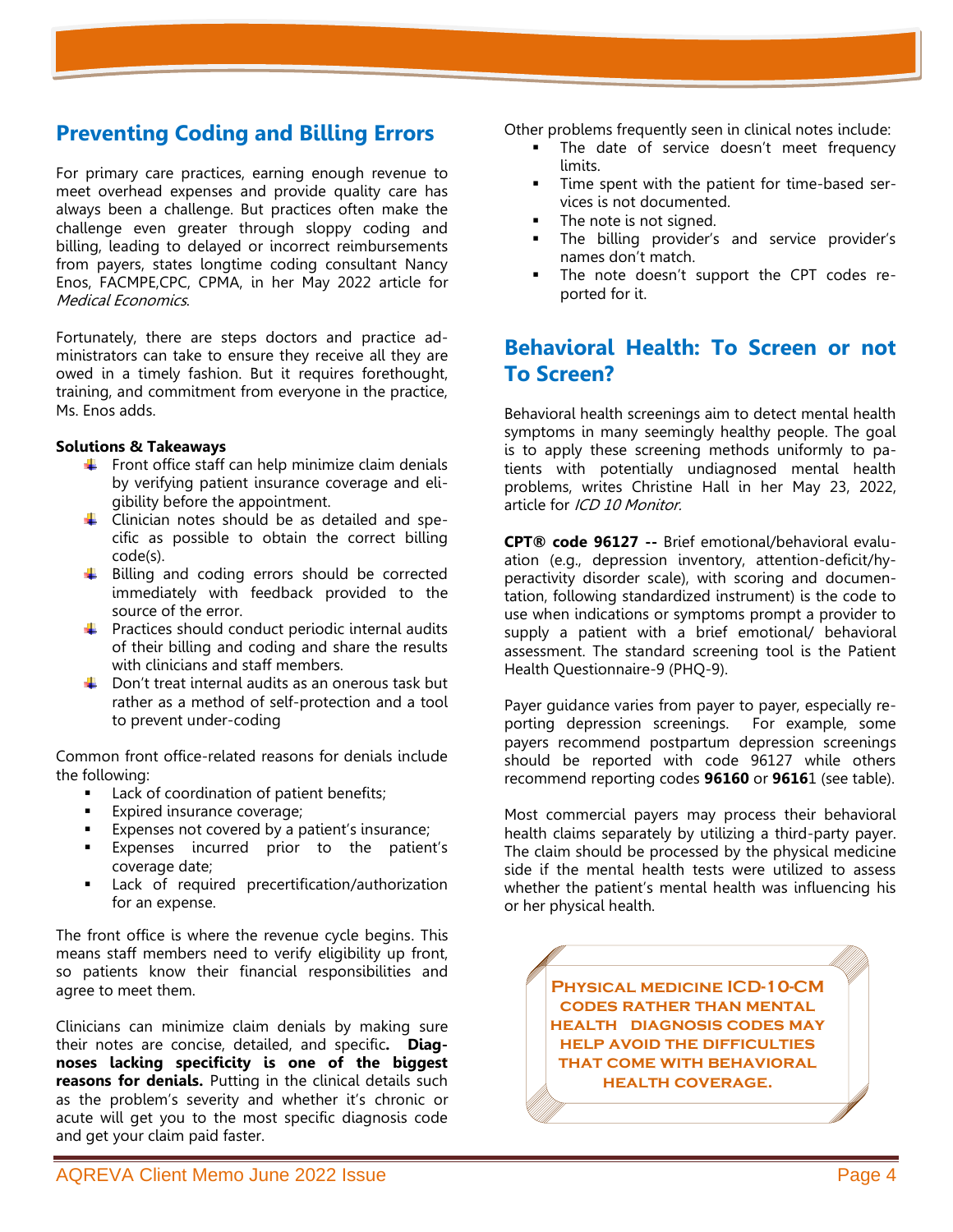Medicare refers to HCPCS code **G0444** for Medicare patients who are undergoing a depression screening without symptoms.

Alternatively, testing is used to evaluate the existence or absence of a mental health disorder when the possibility of one has been proven by screening or the presence of a comorbid illness. Test administration needs "medical necessity" for billing purposes, which must be supported by an ICD-10-CM code.

Test assessment services are intended to cover the time spent by a physician or other qualified healthcare professional assessing the findings of a patient's mental health test(s) and formulating a treatment plan.

Many screenings and assessments are recommended during preventive services, and some may be considered in performance measures and incentive payments.

Although payments for screening and assessments are minimal, they can build up to a substantial amount of revenue throughout a patient-specific course of care.

Some of the codes used are:

| <b>CPT</b>         | <b>Description</b>                                                                                                                                                                                                                                                                             |
|--------------------|------------------------------------------------------------------------------------------------------------------------------------------------------------------------------------------------------------------------------------------------------------------------------------------------|
| 96127<br>screening | Brief emotional/behavioral assessment<br>with<br>scoring and documentation, per standardized<br>instrument                                                                                                                                                                                     |
| 96130              | Psychological testing evaluation services, in-<br>cluding integration of patient data, inter-<br>pretation of test results and clinical data, clinical<br>decision making, treatment planning and report<br>and interactive feedback to the patient, family<br>member or caregiver, first hour |
| 96131              | Same as above, each additional hour                                                                                                                                                                                                                                                            |
| 96136<br>admin     | Psychological or neuropsychological test ad-<br>ministration and scoring by physician or NPP, 2<br>or more tests, any method, first 30 minutes                                                                                                                                                 |
| 96137              | Same as above, each additional 30 minutes                                                                                                                                                                                                                                                      |
| 96138              | Psychological or neuropsychological test ad-<br>ministration and scoring by a technician, 2 or<br>more tests, any method, first 30 minutes                                                                                                                                                     |
| 96139              | Same as above, each additional 30 minutes                                                                                                                                                                                                                                                      |
| 96160              | Administration of patient-focused health risk<br>assessment instrument (e.g. health hazard ap-<br>praisal) with scoring and documentation, per<br>standardized instrument                                                                                                                      |
| 96161              | Administration of caregiver-focused health risk<br>assessment instrument (e.g. depression invent-<br>tory) for the benefit of the patient, with scoring<br>and documentation standardized instrument                                                                                           |

# **Fees Related to Receiving Electronic Payments**

Health plans cannot force physicians to incur fees for receiving electronic payments, writes Kent Moore, senior strategist for AAFP Physician Payments, in his March 31, 2022, blog for FPM Journal.

CMS released new [guidance](https://www.cms.gov/files/document/guidance-letter-vcc-eft-era.pdf) March 22, 2022, in response to [concerns raised by the AAFP \(American Academy of](https://www.aafp.org/dam/AAFP/documents/advocacy/legal/administrative/LT-CMS-EFTFees-102221.pdf)  [Family Physicians\)](https://www.aafp.org/dam/AAFP/documents/advocacy/legal/administrative/LT-CMS-EFTFees-102221.pdf) and other groups about health plans and their vendors charging fees for electronic payments to physicians.

The guidance states that HIPAA electronic funds transfer (EFT) and electronic remittance advice (ERA) standards permit health plans to pay claims by virtual credit card (VCC), which may include fees that aren't subject to Health and Human Services' regulations.

However, the guidance also affirms that health plans cannot force physicians to receive claims payment by VCC and accept the associated fees. If physicians or other health care providers request electronic claims payment via other (fee-free) means, the plan must comply.

The guidance also says health plans may not require physicians to deal with a specific vendor to receive electronic payments. While the CMS guidance does not specifically address the appropriateness of fees levied by some health plan vendors, it does show that practices may be able to avoid interacting with vendors that charge fees. The agency advises physicians to be aware of any agreements they have with health plans related to claims payment terms.

If you believe a health plan has failed to comply with any of the adopted standards or operating rules, you may file a complaint with CMS through the [Administrative](https://asett.cms.gov/)  [Simplification Enforcement Testing Tool](https://asett.cms.gov/) located at: [https://asett.cms.gov/ASETT\\_HomePage](https://asett.cms.gov/ASETT_HomePage)

Questions about this latest guidance or other topics related to EFT or ERA standards and operating rules should be sent to:

[AdministrativeSimplification@cms.hhs.gov](mailto:AdministrativeSimplification@cms.hhs.gov) with the subject line: EFT ERA Guidance Question.

For more information, please visit the [CMS Admin](http://go.cms.gov/AdminSimp)[istrative Simplification website.](http://go.cms.gov/AdminSimp)

[https://www.cms.gov/regulations-guidance/administra](https://www.cms.gov/regulations-guidance/administra%20tive-simplification)  [tive-simplification](https://www.cms.gov/regulations-guidance/administra%20tive-simplification)